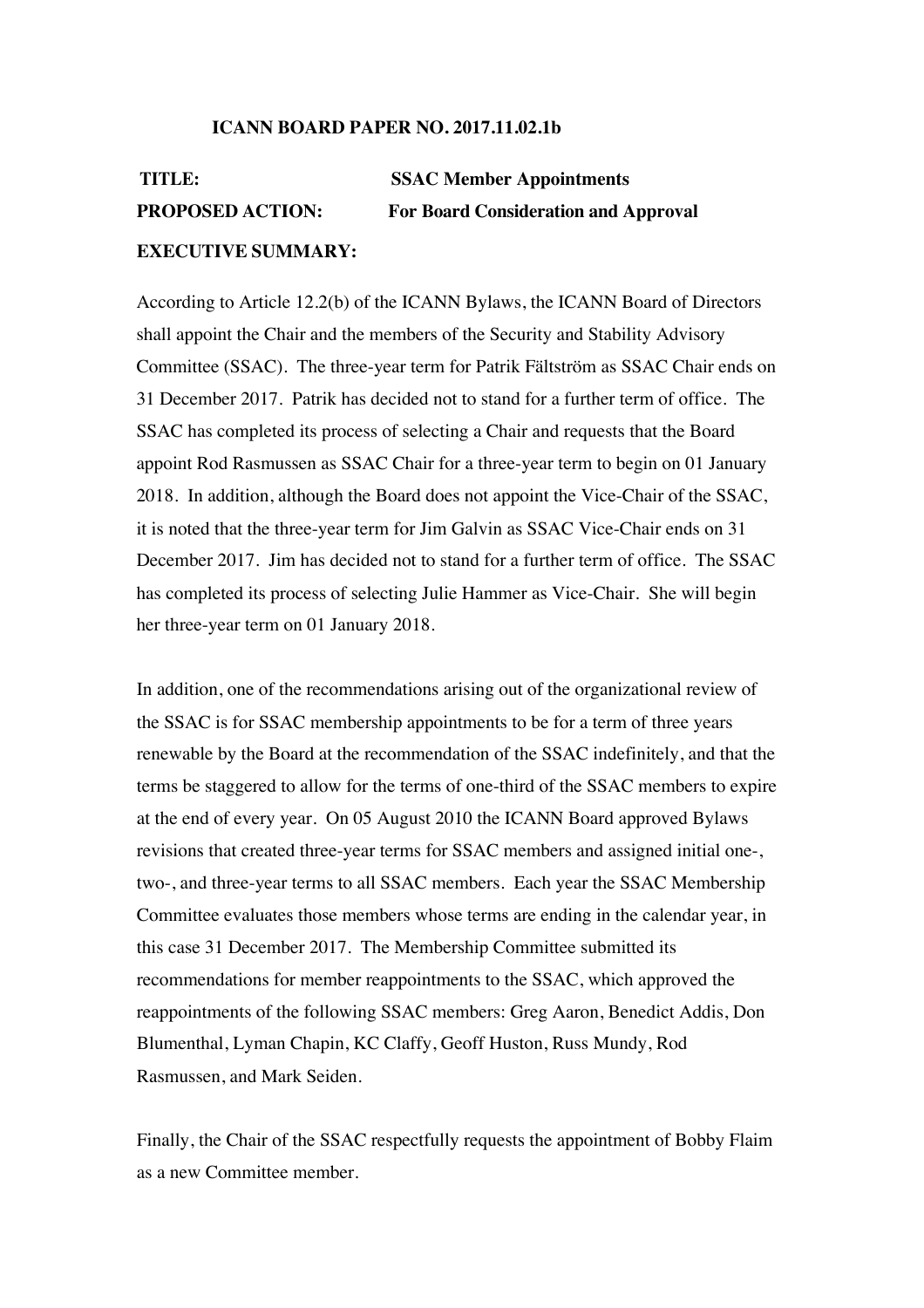#### **COMMITTEE RECOMMENDATION:**

The Committee desires the appointment of Rod Rasmussen as Chair of the SSAC.

The Committee recommends the Board appoint the SSAC members as identified in the proposed resolution.

#### **PROPOSED RESOLUTION**:

Whereas, Article 12.2(b) of the Bylaws states that the Board shall appoint the Chair and the members of the Security and Stability Advisory Committee (SSAC).

Whereas, the three-year term for Patrik Fältström as SSAC Chair ends on 31 December 2017.

Whereas, Patrik Fältström has decided not to stand for a further term of office.

Whereas, the SSAC has completed its process of selecting a Chair and requests that the Board appoint Rod Rasmussen as SSAC Chair for a three-year term to begin on 01 January 2018.

Whereas, the Board, at Resolution 2010.08.05.07 approved Bylaws revisions that created three-year terms for SSAC members, required staggering of terms, and obligated the SSAC Chair to recommend the reappointment of all current SSAC members to full or partial terms to implement the Bylaws revisions.

Whereas, in January 2017 the SSAC Membership Committee initiated an annual review of SSAC members whose terms are ending 31 December 2017 and submitted to the SSAC its recommendations for reappointments in September 2017.

Whereas, on 25 September 2017, the SSAC members approved the reappointments.

Whereas, the SSAC recommends that the Board reappoint the following SSAC members to three-year terms: Greg Aaron, Benedict Addis, Don Blumenthal, Lyman Chapin, KC Claffy, Geoff Huston, Russ Mundy, Rod Rasmussen, and Mark Seiden.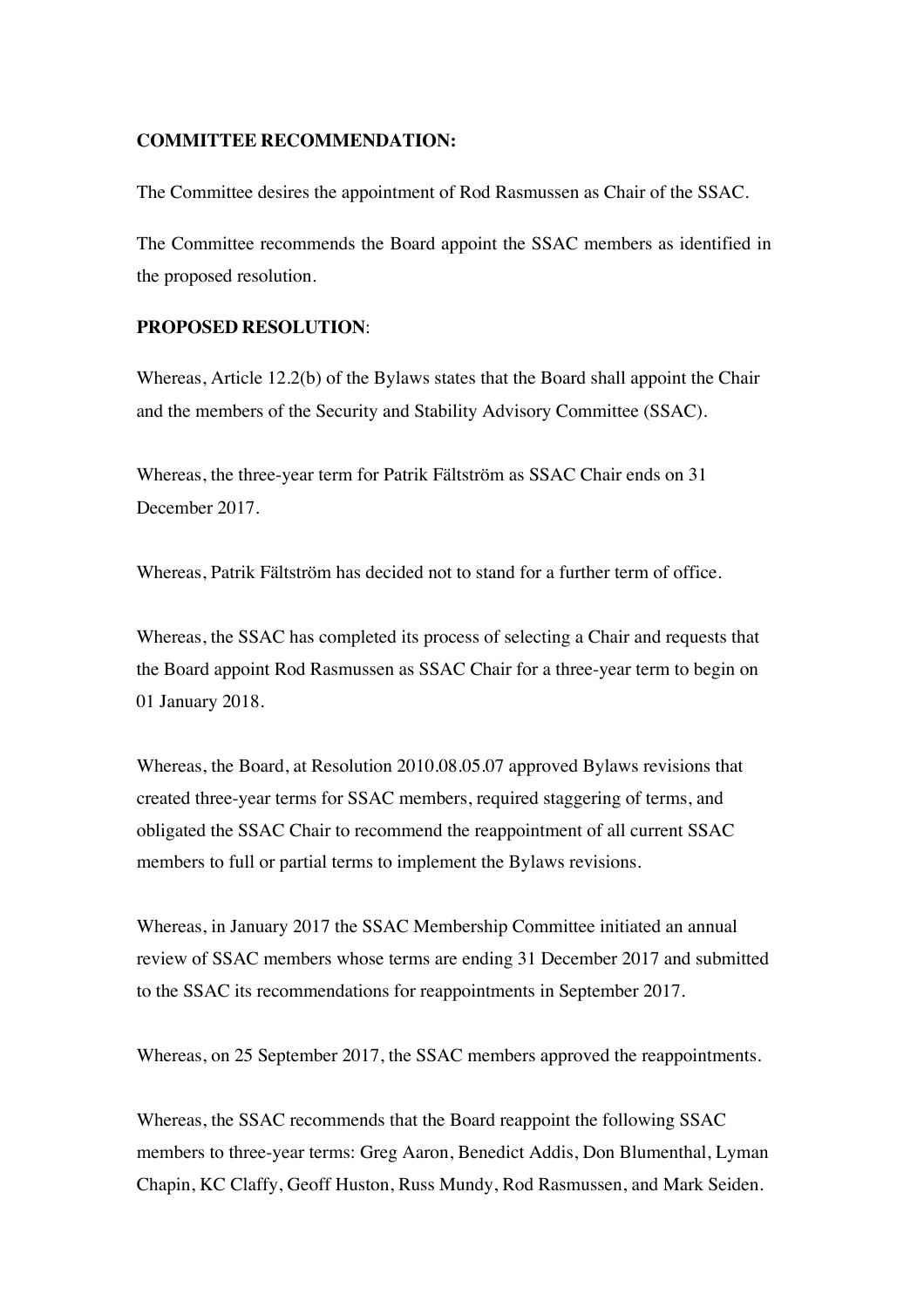Whereas, the SSAC Membership Committee, on behalf of the SSAC, requests that the Board should appoint Bobby Flaim to the SSAC for a three-year term beginning immediately upon approval of the Board and ending on 31 December 2020.

Resolved (2017.11.02.xx) the Board accepts the recommendation of the SSAC and appoints Rod Rasmussen as Chair of the SSAC for a three-year term beginning on 01 January 2017 and ending on 31 December 2020 and extends its best wishes to Rod Rasmussen and Julie Hammer in their important new roles.

Resolved (2017.11.02.xx) the Board accepts the recommendation of the SSAC and reappoints the following SSAC members to three-year terms beginning 01 January 2018 and ending 31 December 2020: Greg Aaron, Benedict Addis, Don Blumenthal, Lyman Chapin, KC Claffy, Geoff Huston, Russ Mundy, Rod Rasmussen, and Mark Seiden.

Resolved (2017.11.02.xx) that the Board appoints Bobby Flaim to the SSAC for a three-year term beginning immediately upon approval of the Board and ending on 31 December 2020.

## **PROPOSED RATIONALE**:

According to Article 12.2(b) of the ICANN Bylaws, the ICANN Board of Directors shall appoint the Chair and the members of the Security and Stability Advisory Committee (SSAC). The SSAC has completed its selection process for the role of Chair and requests Board consideration of the appointment of Rod Rasmussen as the SSAC Chair.

The SSAC is a diverse group of individuals whose expertise in specific subject matters enables the SSAC to fulfill its charter and execute its mission. Since its inception, the SSAC has invited individuals with deep knowledge and experience in technical and security areas that are critical to the security and stability of the Internet's naming and address allocation systems.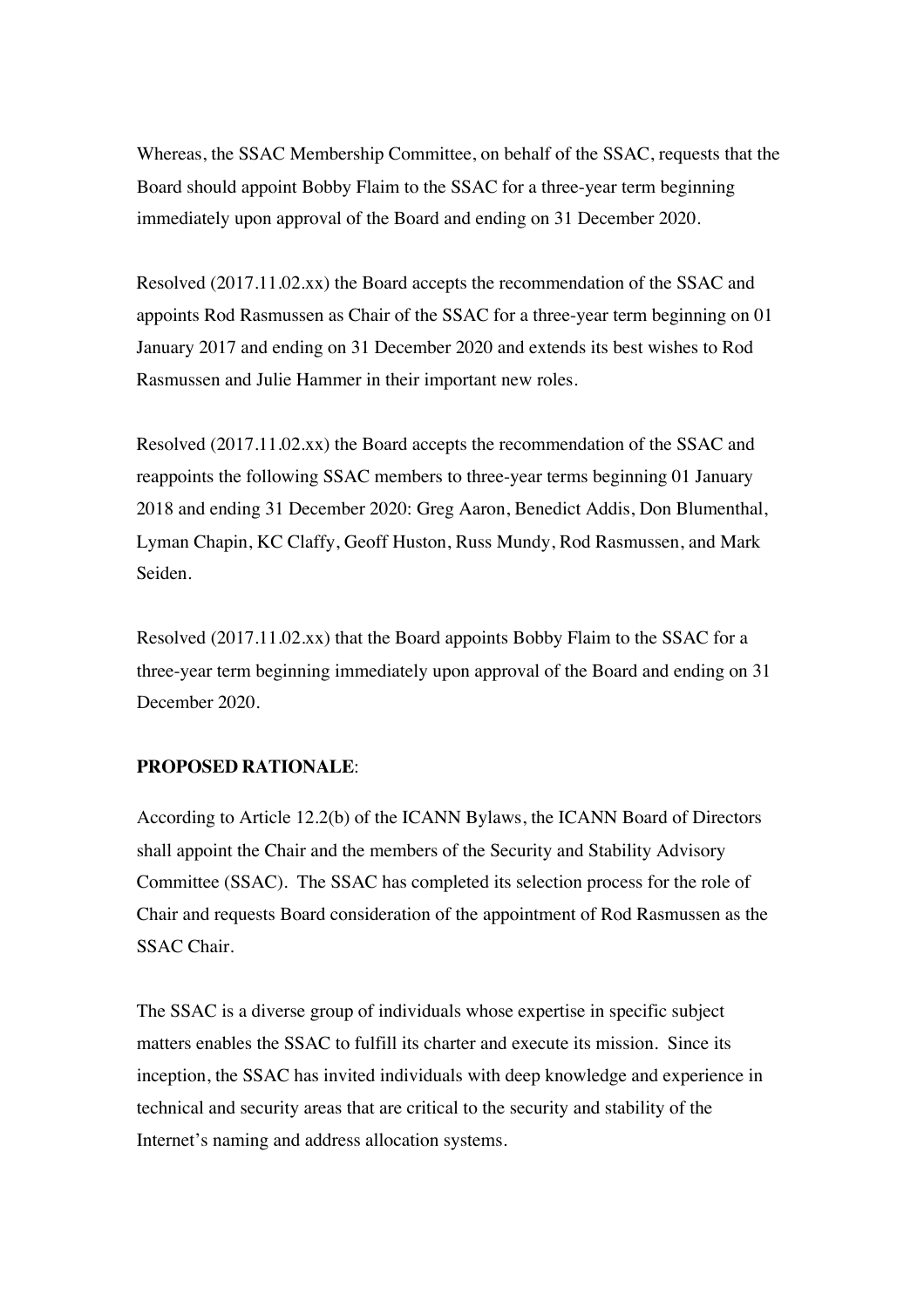The SSAC's continued operation as a competent body is dependent on the accumulation of talented subject matter experts who have consented to volunteer their time and energies to the execution of the SSAC mission.

Bobby Flaim is well known for his tenure with the US Federal Bureau of Investigation (FBI). He has been a member of the GAC and the Public Safety Working Group (PSWG). He has been actively working to reduce abuse and crime related to the DNS. Earlier this year, Bobby Flaim left government employment and assumed a role in Amazon Web Services Security. The SSAC believes that Bobby Flaim will bring important skills and breadth of experience to the Committee.

ICANN's mission is to ensure the stable and secure operation of the Internet's unique identifier systems, and the appointment of SSAC members assists in fulling this mission. This Board action is in the public interest as it contributes to the commitment of the ICANN organization to strengthen the security, stability, and resiliency of the DNS.

| Submitted by: | Ram Mohan                                                   |
|---------------|-------------------------------------------------------------|
| Position:     | Liaison to the ICANN Board from the Security $\&$ Stability |
|               | <b>Advisory Committee</b>                                   |
| Date Noted:   | 09 October 2017                                             |
| Email:        | mohan@afilias.info                                          |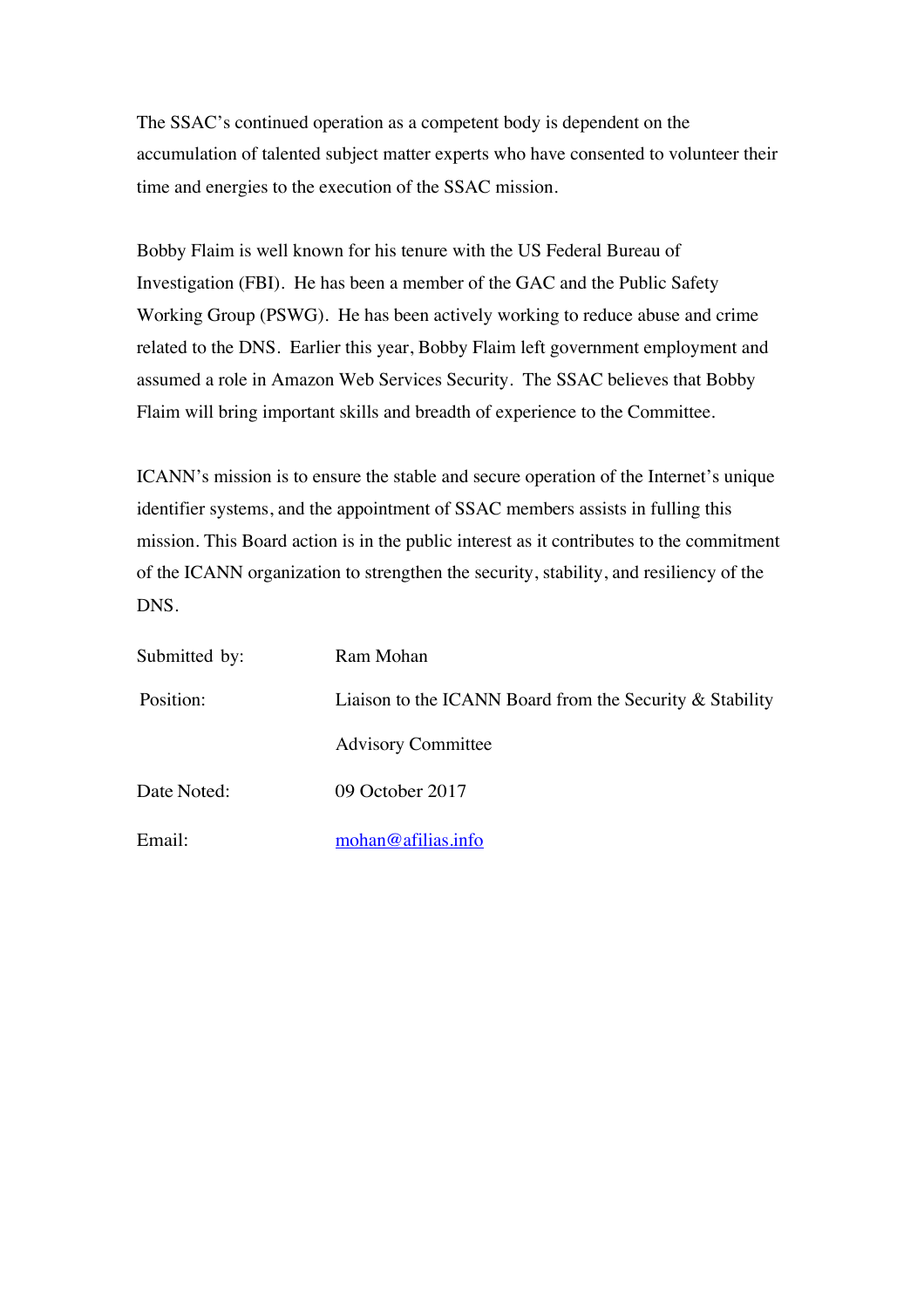#### **ICANN BOARD PAPER NO. 2017.11.02.1c**

# **TITLE: Outsource Service Provider Contract Extension PROPOSED ACTION: For Board Consideration and Approval**

## **EXECUTIVE SUMMARY:**

In November 2014, the ICANN Board approved a request from ICANN organization to engage an expert, third party outsourcing firm to augment IT capacity. That led to a three-year contract with Zensar, based in Pune, India. The Board authorised ICANN organization to enter into contract with Zensar for an annual value not to exceed REDACTED FOR NEGOTIATION PURPOSES

The Zensar contract expires in November 2017. Before renewing another multi-year contract with Zensar, ICANN organization will do due diligence and do a Request for Proposal (RFP) to seek other potential providers to augment IT capacity. In order to complete the RFP process, an extension of the current contract for a period of four months is needed. After completing a new RFP process, ICANN organization will present a recommendation on a new vendor contract to the Board for approval.

# **ICANN ORGANIATION AND BOARD FINANCE COMMITTEE RECOMMENDATION:**

The ICANN organization and the Board Finance Committee recommend that the Board authorize the President and CEO, or his designee(s), to take all necessary actions to extend the Zensar contract, and make all necessary disbursements pursuant to the contract, for an additional four months to allow for a full RFP process to be completed for potential providers to help augment IT capacity.

## **PROPOSED RESOLUTION**:

Whereas, Engineering and Information Technology has a need for continued third-party development, quality assurance and content management support to augment IT capacity.

Whereas, there is a need to complete a full Request for Proposal process prior entering into a new contract needed to augment IT capacity.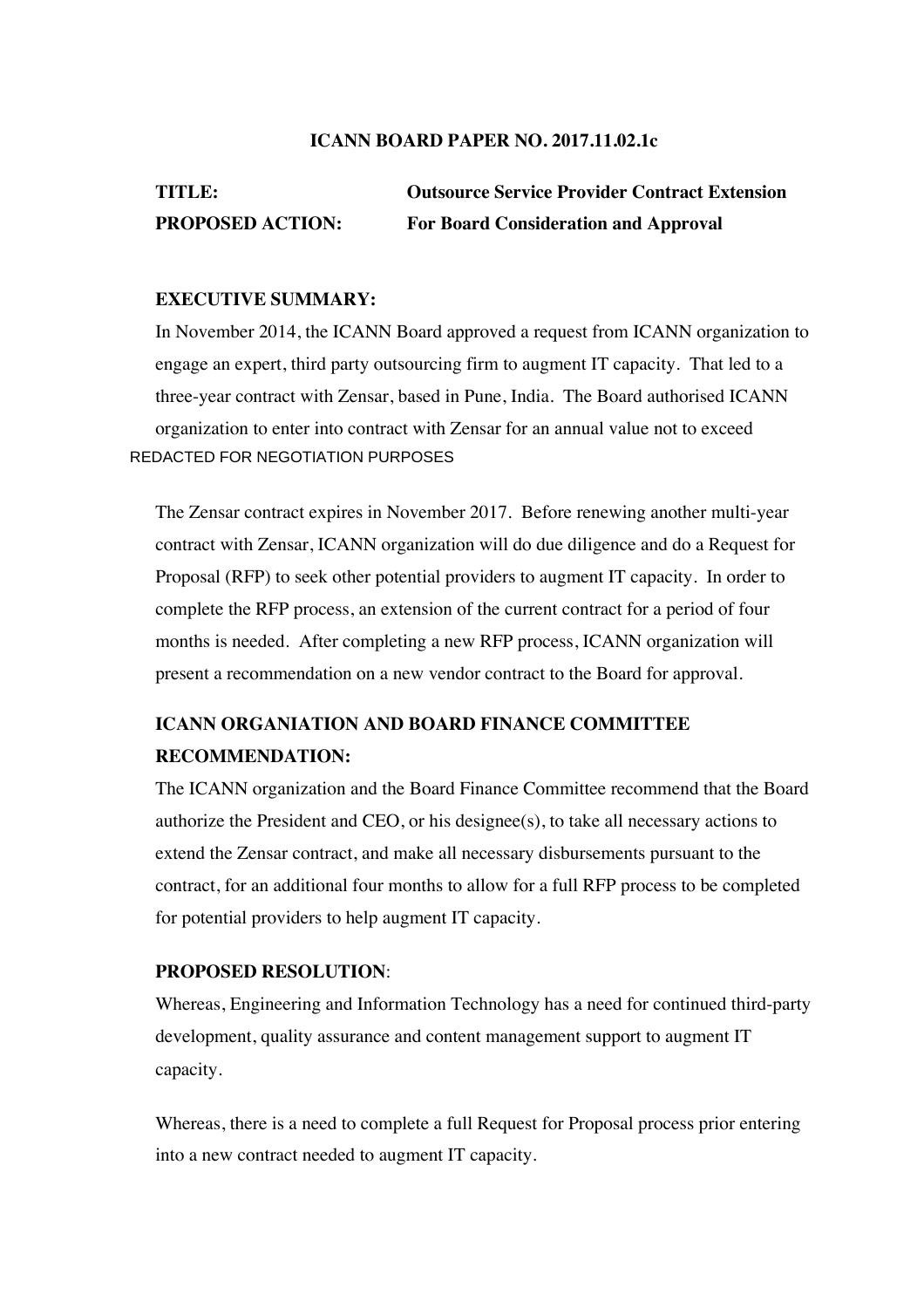Whereas, Zensar has provided good services in software engineering, quality assurance and content management over the last 30+ months.

Whereas, additional time is needed to complete the necessary RFP process.

Resolved (2107.11.02.xx), the Board authorizes the President and CEO, or his designee(s), to extend the existing Zensar contract, on the same terms, for a period not to exceed four months, at a cost not to exceed REDACTED FOR NEGOTIATION PURPOSES

 Resolved (2017.11.02.xx), specific items within this resolution shall remain confidential for negotiation purposes pursuant to Article III, section 5.2 of the ICANN Bylaws until the President and CEO determines that the confidential information may be released.

## **PROPOSED RATIONALE:**

ICANN's Engineering & IT departments have used Zensar to support all development, quality assurance and content management needs since November 2014. This relationship has been beneficial to ICANN and overall has been a success.

The current three-year contract expires in November 2017. To do full due diligence and ensure that ICANN is using the optimal provider for future needs, the Board agrees that ICANN should perform a new Request for Proposal (RFP) with a small number of outsource providers. While this process has already started, ICANN organization needs additional time to adequately complete the RFP process.

Zensar is currently in the process of setting up an onshore facility in a low-cost area. This is expected to be activated by Q1 2018. This facility may be useful to ICANN in augmenting the offshore resources while containing costs. Delaying the renewal of or issuance of a new contract will allow ICANN organization to evaluate this option.

Performing a RFP will also provide ICANN leverage as it negotiates new rates with Zensar should the organization decide to continue working with Zensar.

Taking this step is in the public interest to ensure that ICANN organization is utilizing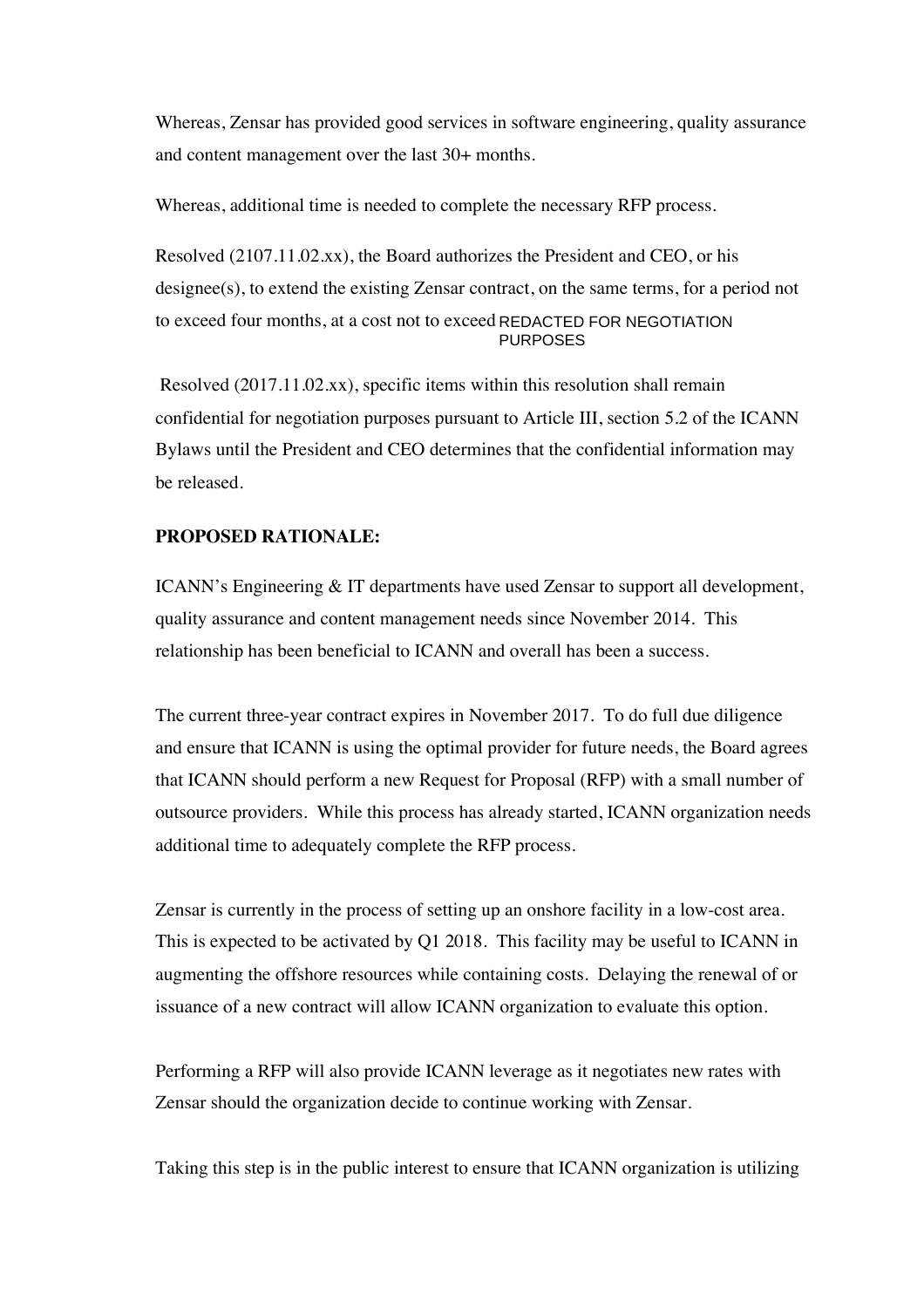the right third party providers, and to ensure that it is maximizing available resources in a cost efficient and effective manner. Accordingly, taking this decision is also consistent with ICANN's mission, as this action will help ensure that ICANN organization has the appropriate support to fulfil numerous aspects of its mission.

This action will have a fiscal impact on the organization, but that impact has already been anticipated and is covered in the FY18 budget. This action will not impact the security, stability and resiliency of the domain name system.

This decision is an Organizational administrative function for which public comment is not required.

## **Signature Block:**

Submitted by: Ashwin Rangan & Xavier Calvez Position: SVP, Engineering, CIO and Chief Financial Officer Date Noted: 17 October 2017 Email: Ashwin.rangan@icann.org and xavier.calvez@icann.org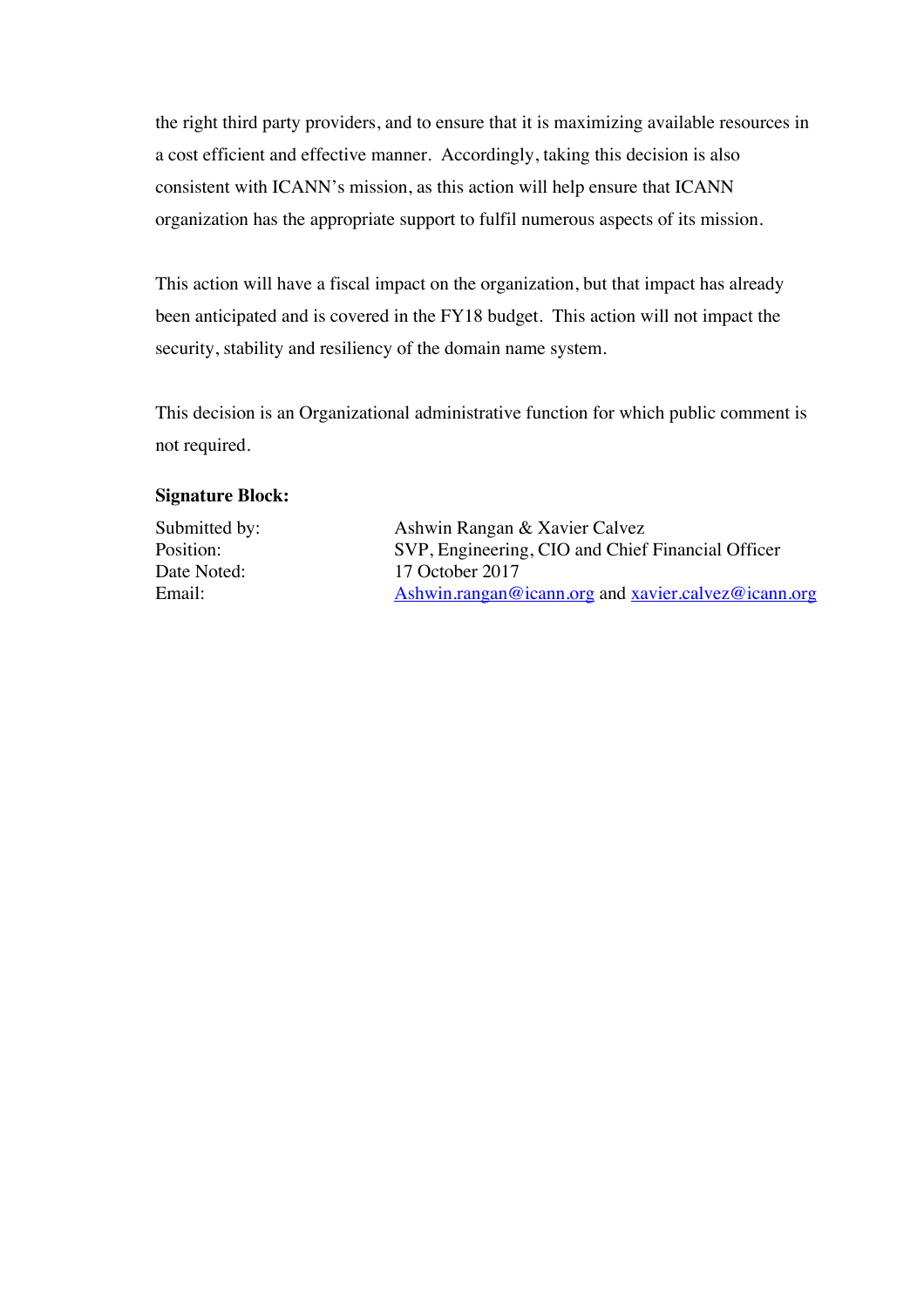## **ICANN BOARD SUBMISSION No. 2017.11.02.1d**

# **TITLE: June 2019 ICANN Policy Forum Venue Contracting PROPOSED ACTION: For Board Consideration and Approval**

## **EXECUTIVE SUMMARY:**

The Board is being asked to authorize ICANN organization to take all steps necessary to complete contracting for the host venue in Marrakech, Morocco for the June 2019 ICANN Policy Forum, which requires Board approval as it will exceed US\$500,000. The Reference Materials for this paper summarizes the steps taken to locate a site for the June 2019 Policy Forum, and outlines the facility costs.

As adopted in the November 2016, modifications to ICANN's Delegation of Authority Guidelines, it is the responsibility of the ICANN President and CEO, and Senior Management, to identify and select sites for ICANN's Public Meetings and Policy Forums within the budget and meetings strategy approved by the Board.

# **ICANN ORGANIZATION AND BOARD FINANCE COMMITTEE (BFC) RECOMMENDATION:**

The ICANN organization and the BFC recommend that the Board authorize the President and CEO, or his designee(s), to take all actions necessary to enter into a contract, and make expense disbursements pursuant to that contract, for the host venue in Marrakech, Morocco, where ICANN organization will hold its June 2019 Policy Forum.

## **PROPOSED RESOLUTION:**

Whereas, ICANN organization intends to hold its June 2019 Policy Forum in the Africa region.

Whereas, ICANN organization has completed a thorough review of the proposed venues in Africa and finds the one in Marrakech, Morocco to be the most suitable.

Resolved (2017.11.02.xx), the Board authorizes the President and CEO, or his designee(s), to engage in and facilitate all necessary contracting and disbursements for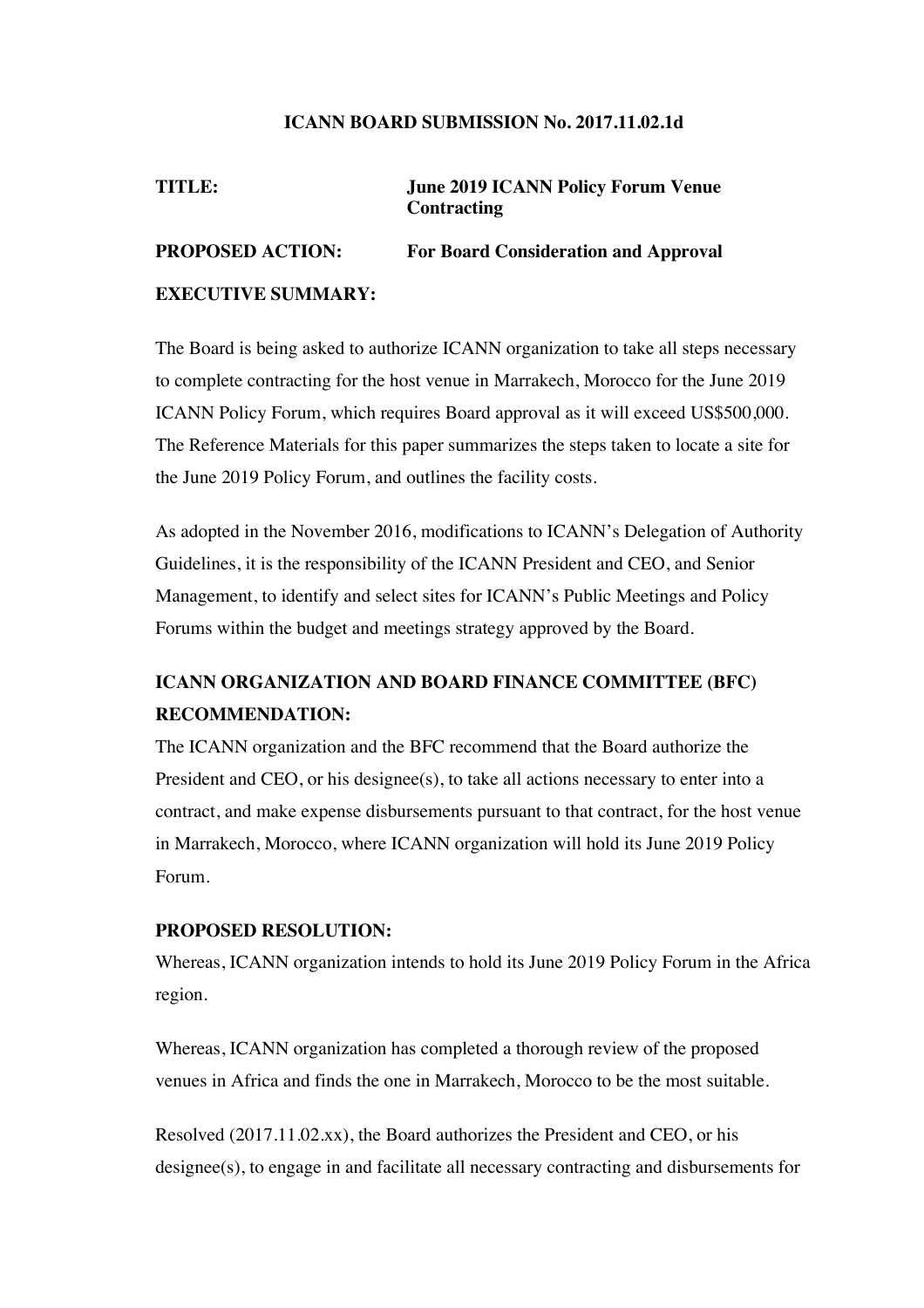the host venue for the June 2019 ICANN Policy Forum in Marrakech, Morocco, in an REDACTED FOR NEGOTIATION<br>amount not to exceed <sub>PURPOSES</sub> PURPOSES

Resolved (2017.11.02.xx), specific items within this resolution shall remain confidential for negotiation purposes pursuant to Article III, section 5.2 of the ICANN Bylaws until the President and CEO determines that the confidential information may be released.

## **PROPOSED RATIONALE:**

As part of ICANN's Public Meeting and Policy Forum schedule, presently three times a year, ICANN hosts a meeting in a different geographic region (as defined in the ICANN Bylaws). ICANN65, scheduled for 24-27 June 2019, is to occur in the Africa geographic region. A call for recommendations for the location of the meeting in Africa was posted on 15 July 2016. Various parties sent proposals to ICANN.

ICANN organization performed a thorough analysis of the proposals, as well as other venues, and prepared a paper to identify those that met the Meeting Location Selection Criteria (see http://meetings.icann.org/location-selection-criteria). Based on the proposals and analysis, ICANN has identified Marrakech, Morocco as the location for ICANN65.

The Board reviewed ICANN organization's briefing for hosting the meeting in Marrakech, Morocco and the determination that the proposal met the significant factors of the Meeting Location Selection Criteria, as well as the related costs for the facilities selected, for the June 2019 ICANN Policy Forum.

Taking this action is in the public interest, as conducting Public Meetings and Policy Forums is fully consistent with, and in support of, ICANN's mission, commitments and core values, as it allows all interested parties to come together and create policy as a multistakeholder organization.

There will be a financial impact on ICANN in hosting the meeting and providing travel support as necessary, as well as on the community in incurring costs to travel to the meeting. But such impact would be faced regardless of the location and venue of the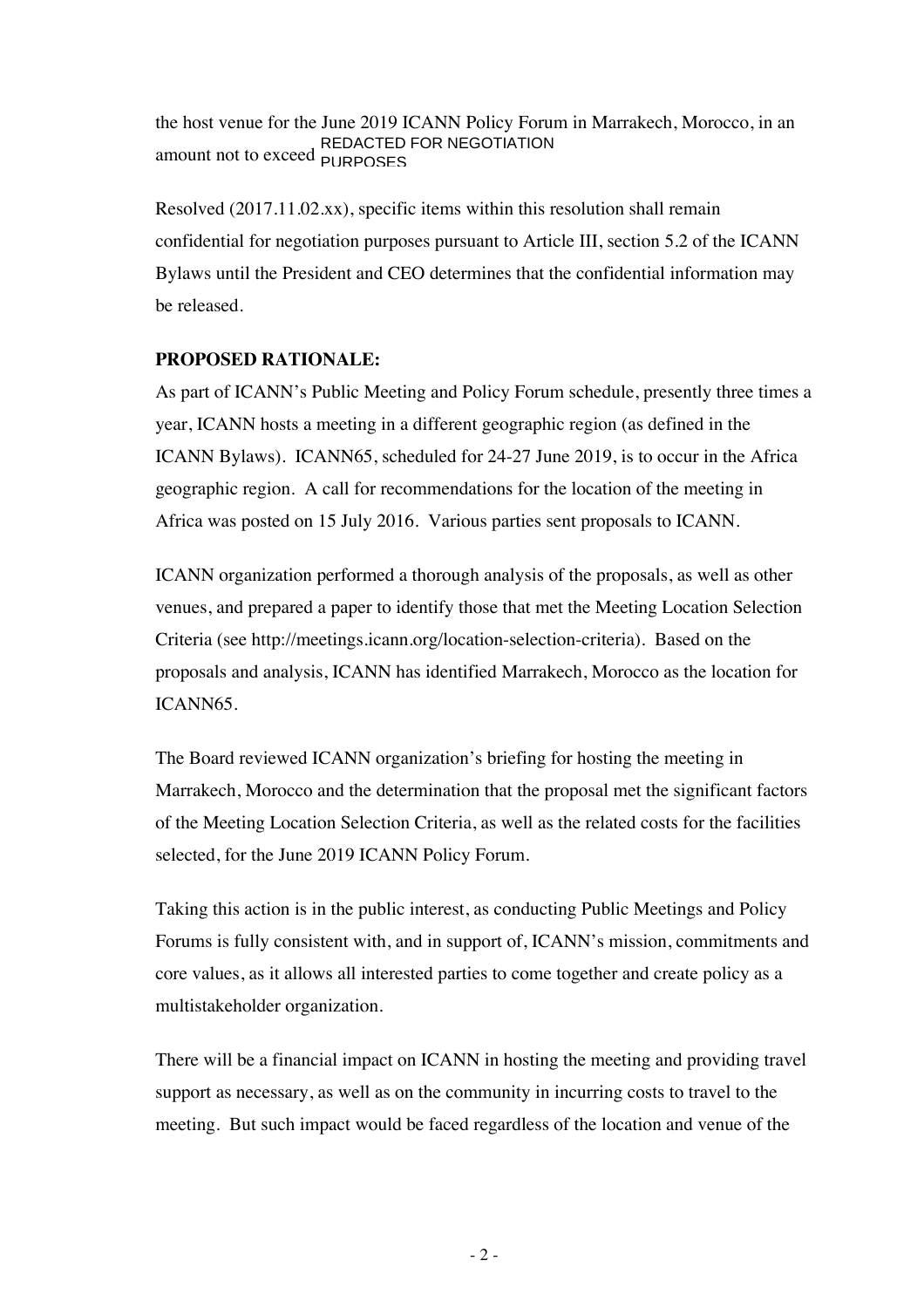meeting. This action will have no impact on the security, stability or resiliency of the domain name system.

The Board thanks all who recommended sites for ICANN65.

This is an Organizational Administrative function that does not require public comment.

| Submitted by: | Nick Tomasso                    |
|---------------|---------------------------------|
| Position:     | VP, Meetings                    |
| Date Noted:   | 8 September 2017                |
| Email:        | $nick. to mass \omegaicann.org$ |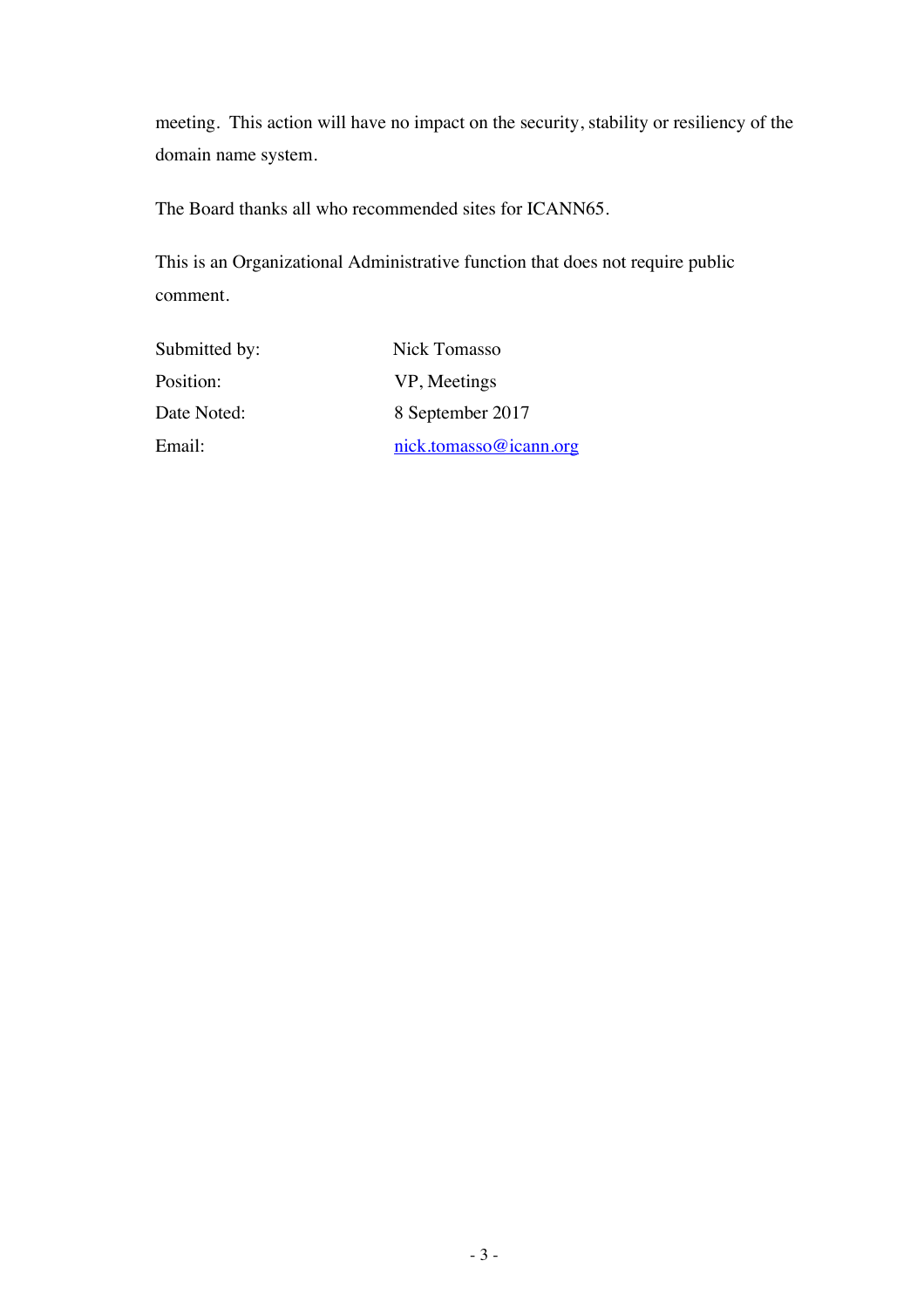## **ICANN BOARD PAPER NO. 2017.11.02.1e**

# **TITLE: SSAC Advisory on the Use of Emoji in Domain Names PROPOSED ACTION: For Board Consideration and Approval**

#### **EXECUTIVE SUMMARY:**

On 25 May 2017, the ICANN Security and Stability Advisory Committee (SSAC) published SAC 095: Advisory on the Use of Emoji in Domain Names. In this advisory, the SSAC studied the suitability for emoji to be used as part of a domain name. Based on its analysis, the SSAC recommends that the ICANN Board reject any TLD that includes emoji. In addition, the SSAC strongly discourages the registration of any domain name that includes emoji in any of its labels.

Based on the review of SAC 095, the current technical standards (IDNA2008), and relevant ICANN contracts, agreements and best practices; it is recommended that the Board resolve to:

- 1) Direct that conformance to IDNA2008 and its successor will continue to be a necessary condition to determine valid IDN TLD labels.
- 2) Request that the ccNSO and gNSO engage with the SSAC to more fully understand the risks and consequences of using a domain name that includes emoji in any of its labels and inform their respective communities about these risks;
- 3) Request that the ccNSO and gNSO to integrate conformance with IDNA2008 and its successor into their relevant policies so as to safeguard security, stability, resiliency and interoperability of domain names; and
- 4) Direct the ICANN CEO or his designee to engage with gTLD and ccTLD communities on the findings and recommendations of SAC095.

#### **PROPOSED RESOLUTION**:

Whereas, on 25 May 2017, the ICANN Security and Stability Advisory Committee (SSAC) published SAC 095: Advisory on the Use of Emoji in Domain Names.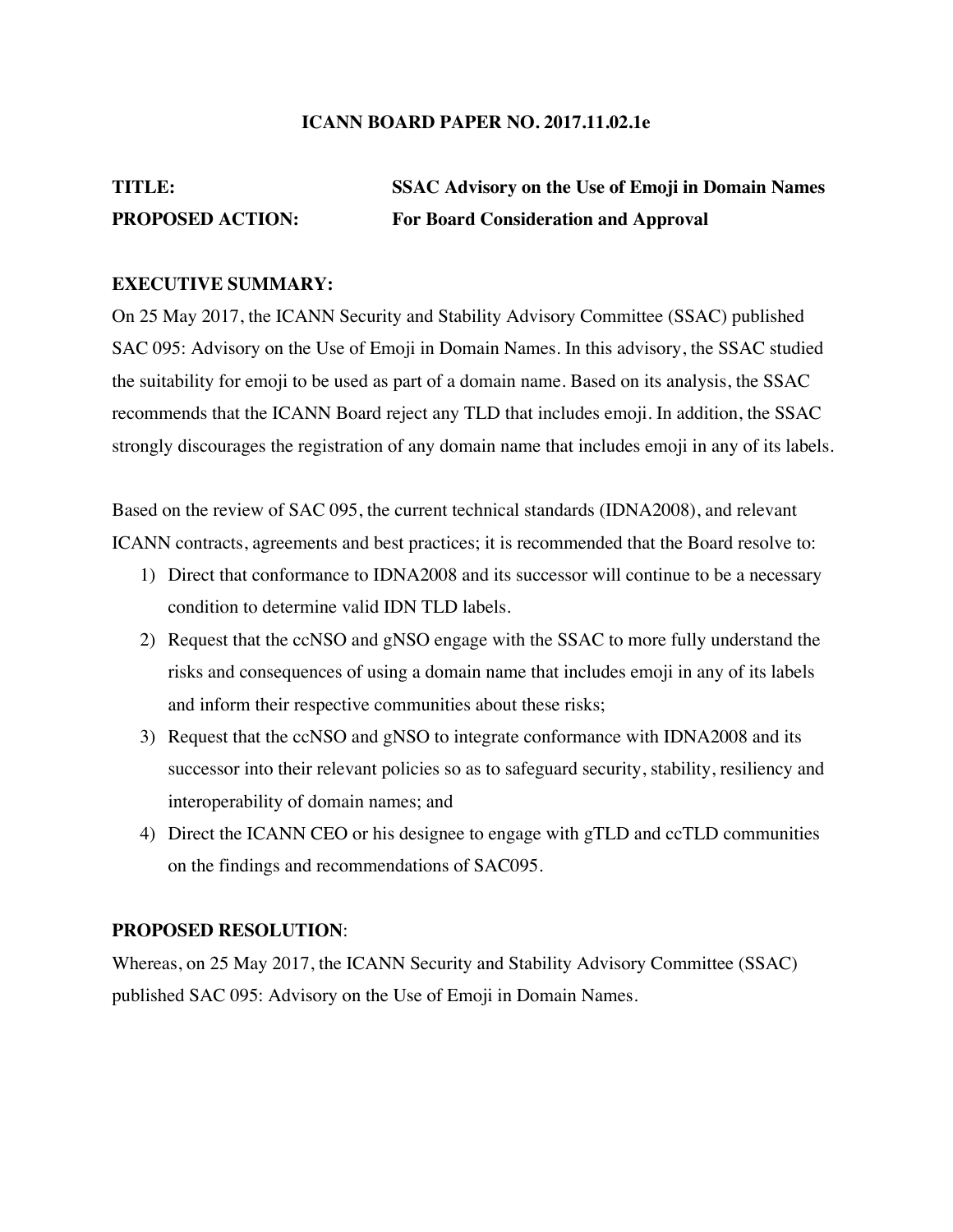Whereas, the SSAC report noted that emoji are disallowed by the current technical standards for Internationalized Domain Names(IDNs); that many emoji are visually similar causing difficulty in distinguishing them with additional confusability created by their composition and modification; and that their use can exacerbate the existing universal acceptance challenges.

Whereas, the SSAC report concluded that emoji should not be included in TLD labels and strongly discouraged the registration of any domain name that includes emoji in any of its labels.

Whereas, the use of IDNs in a way that adheres to relevant standards and promotes security by reducing confusability is a topic of importance to ICANN and the global Internet community.

RESOLVED (2017.11.02), the Board hereby directs that conformance to IDNA2008 and its successor will continue to be a necessary condition to determine valid IDN TLD labels.

RESOLVED (2017.11.02), the Board requests that the ccNSO and gNSO engage with the SSAC to more fully understand the risks and consequences of using a domain name that includes emoji in any of its labels, and inform their respective communities about these risks;

RESOLVED (2017.11.02), the Board requests that the ccNSO and gNSO integrate conformance with IDNA2008 and its successor into their relevant policies so as to safeguard security, stability, resiliency and interoperability of domain names;

RESOLVED (2017.11.02), the Board directs the ICANN CEO or his designee to engage with gTLD and ccTLD communities on findings and recommendations of SAC095.

#### **PROPOSED RATIONALE:**

There has been community interest in the use of emoji in domain names and some country code Top Level Domains (ccTLDs) allow domain names with emoji to be registered at the second level, and several registrars accept labels with emoji for registrations in other TLDs. The SSAC has analyzed the use of emoji for domain names and published the findings in the SAC 095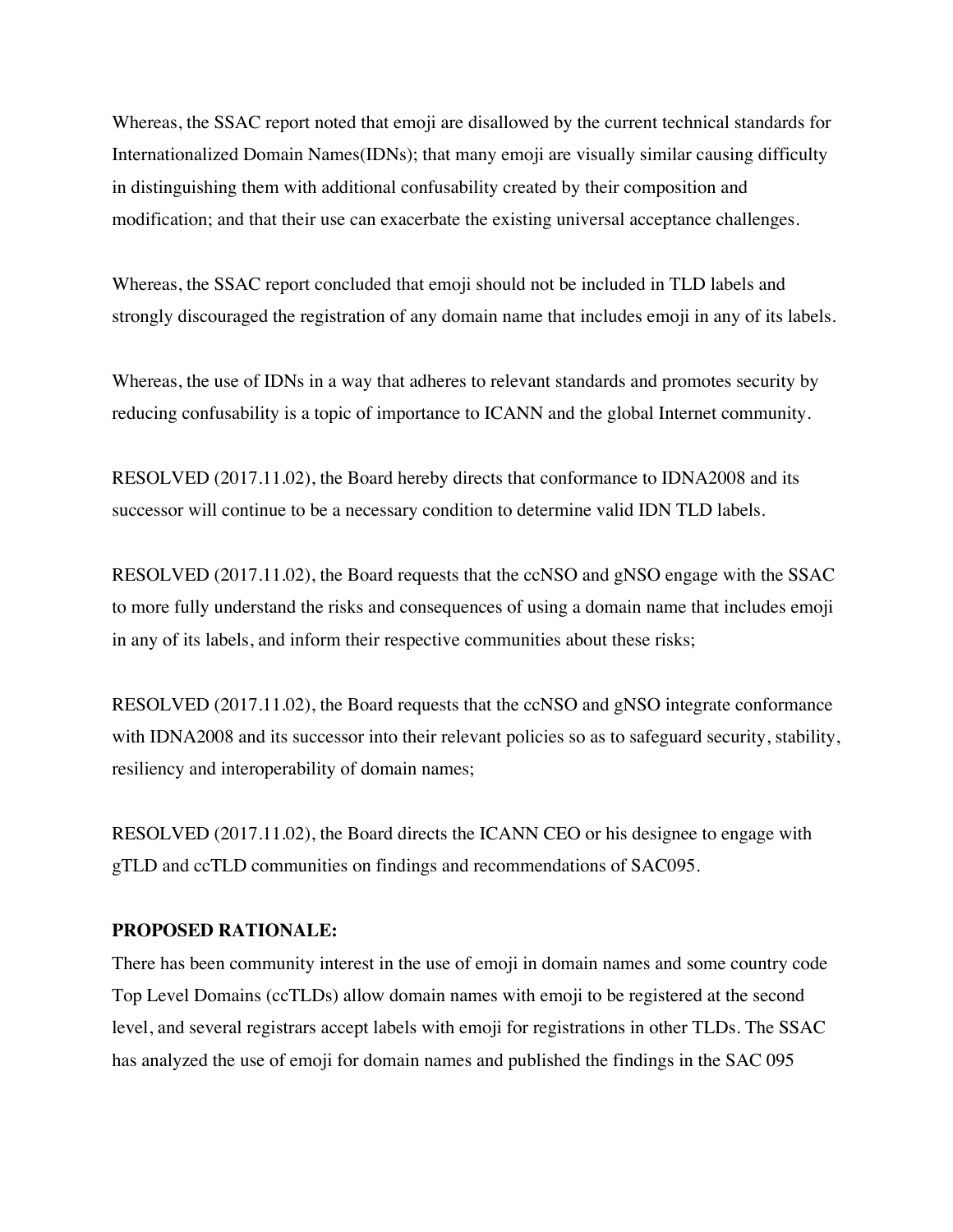advisory as a response to this analysis. Based on their findings, the SSAC recommends not allowing the use of emoji in TLDs, and discourages their use in a domain name in any of its labels. The SSAC also advises registrants of domain names with emoji that such domains may not function consistently or may not be universally accessible.

The board has acknowledged the advice and confirmed its understanding of the SSAC advice on 18 August 2017, which is noted in the Board Advice Register.<sup>1</sup> The Board is now at the phase of taking action on the advice.

The ICANN Board has reviewed IDNA 2008 (RFCs 5890-5893) and the SAC 095 advisory published by the SSAC as a background for the current resolution. The Board notes that the emoji are disallowed by IDNA2008. The Board notes the discussion in the advisory that though humans can use emoji while communicating, even with the confusability associated with use of emoji, these characters are not be suitable for the exact-match system like the DNS. Their use in domain names can create security problems for end-users. Furthermore, adding emoji to domain name labels will worsen the universal acceptance of IDNs and may reduce acceptability of non-ASCII labels, perceived as being confusing or insecure.

IDNA 2008 is the relevant standard for defining valid IDN labels. SSAC's recommendation is based on the fact that emoji, being categorized as symbols by the Unicode standard, are systematically disallowed by the IDNA2008. Further, emoji are not designed to be visually uniform or visually distinguishable. As a result, a user can be exposed to problems of confusability because code points seem visually the same or too similar. In addition, a user can also face accessibility problems, due to inconsistent rendering. This confusability in using emoji in domain name labels is further increased because emoji modification and composition allows for a potentially much larger set with even greater rendering variation and potential for ambiguous interpretation. As an example, the following shades may be difficult to reliably distinguish by users in small sizes and across multiple platforms:

<sup>&</sup>lt;sup>1</sup> See https://www.icann.org/en/system/files/files/board-advice-status-report-pdf-30sep17-en.pdf.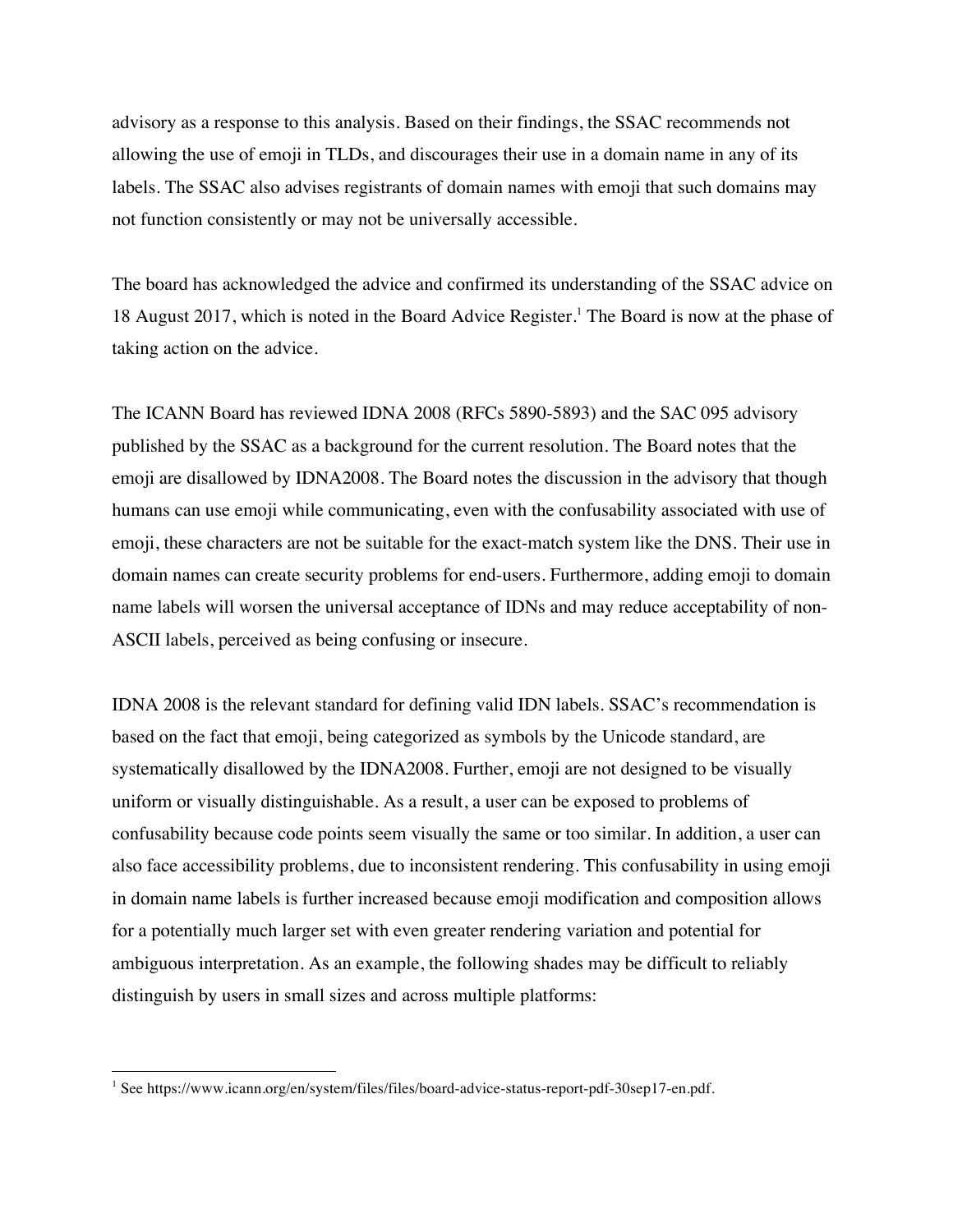

Given these considerations, the Board first directs that conformance to IDNA2008 and its successor will continue to be a necessary condition to determine valid IDN TLD labels.

The Board recognizes that mandating labels beyond the top level is out of the policy remit of the ccNSO. However, in this case the ccNSO could play a role in promoting the use of standards developed by the technical community at the Internet Engineering Task Force (IETF) for the secure, stable and interoperable use of Internet identifiers, similar to what it did in the case of discouraging the use of wildcards. Thus, the Board requests that the ccNSO and gNSO engage with the SSAC to more fully understand the risks and consequences of using a domain name that includes emoji in any of its labels, and inform their respective communities about these risks. Furthermore, the Board requests that the ccNSO and gNSO integrate conformance with IDNA2008 and its successor into their relevant policies so as to safeguard security, stability, resiliency and interoperability of domain names.

Finally, the Board recognizes that ICANN organization should engage with gTLD and ccTLD communities on the findings and recommendations of SAC095.

ICANN's mission is to ensure the stable and secure operation of the Internet's unique identifier systems, and addressing advice from the SSAC assists in fulling this mission. Taking this action is in the public interest as it contributes to the commitment of the ICANN organization to strengthen the security, stability, and resiliency of the DNS.

There will be limited fiscal impact, as the resolution will be disseminated to the relevant stakeholders through the existing channels like the Global Stakeholder Engagement (GSE) team.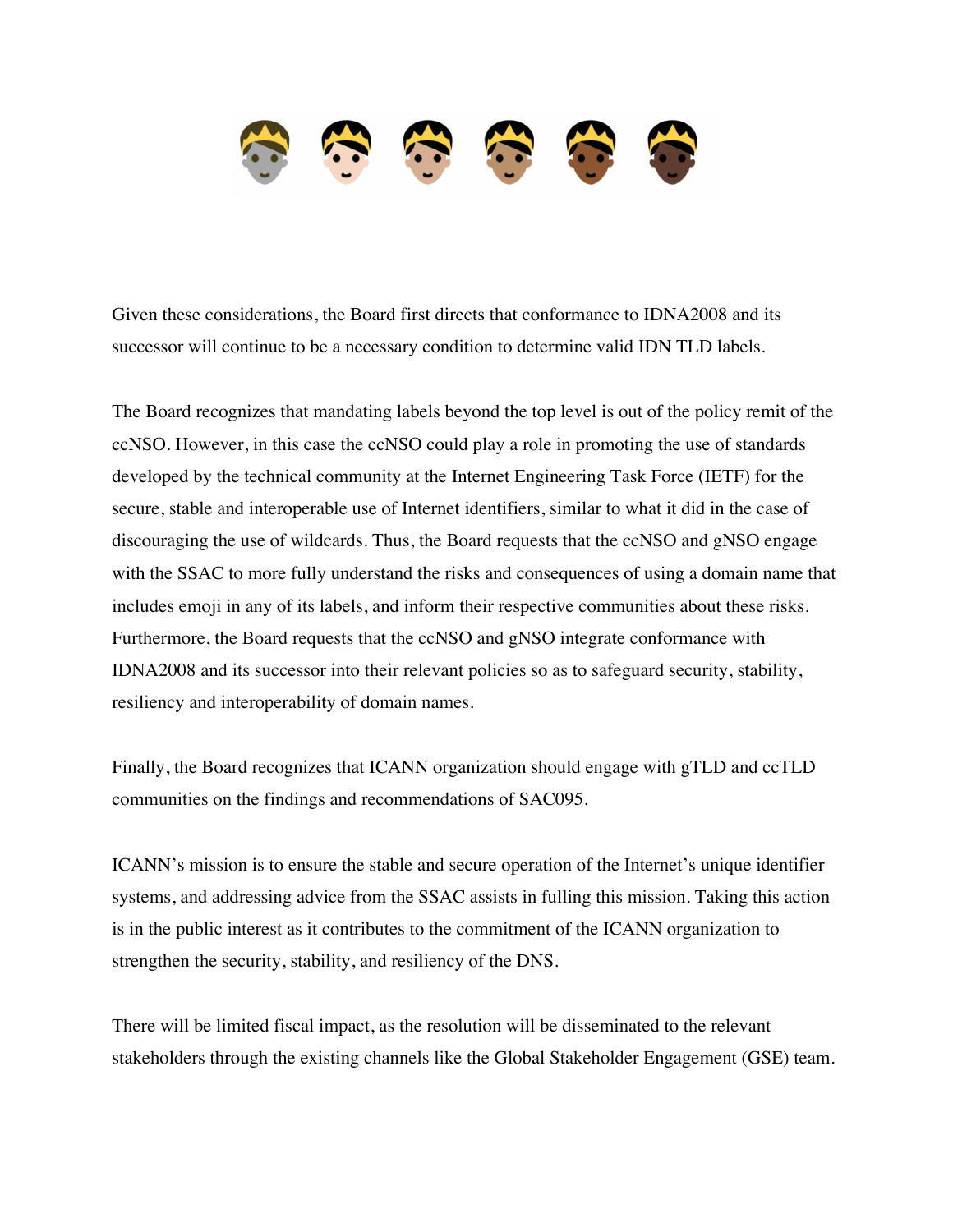## **Signature Block:**

Submitted by: Steve Sheng and Sarmad Hussain

Position: Sr. Director Policy Development Support, IDN Programs Director

Date Noted: 16 October 2017

Email: steve.sheng@icann.org, sarmad.hussain@icann.org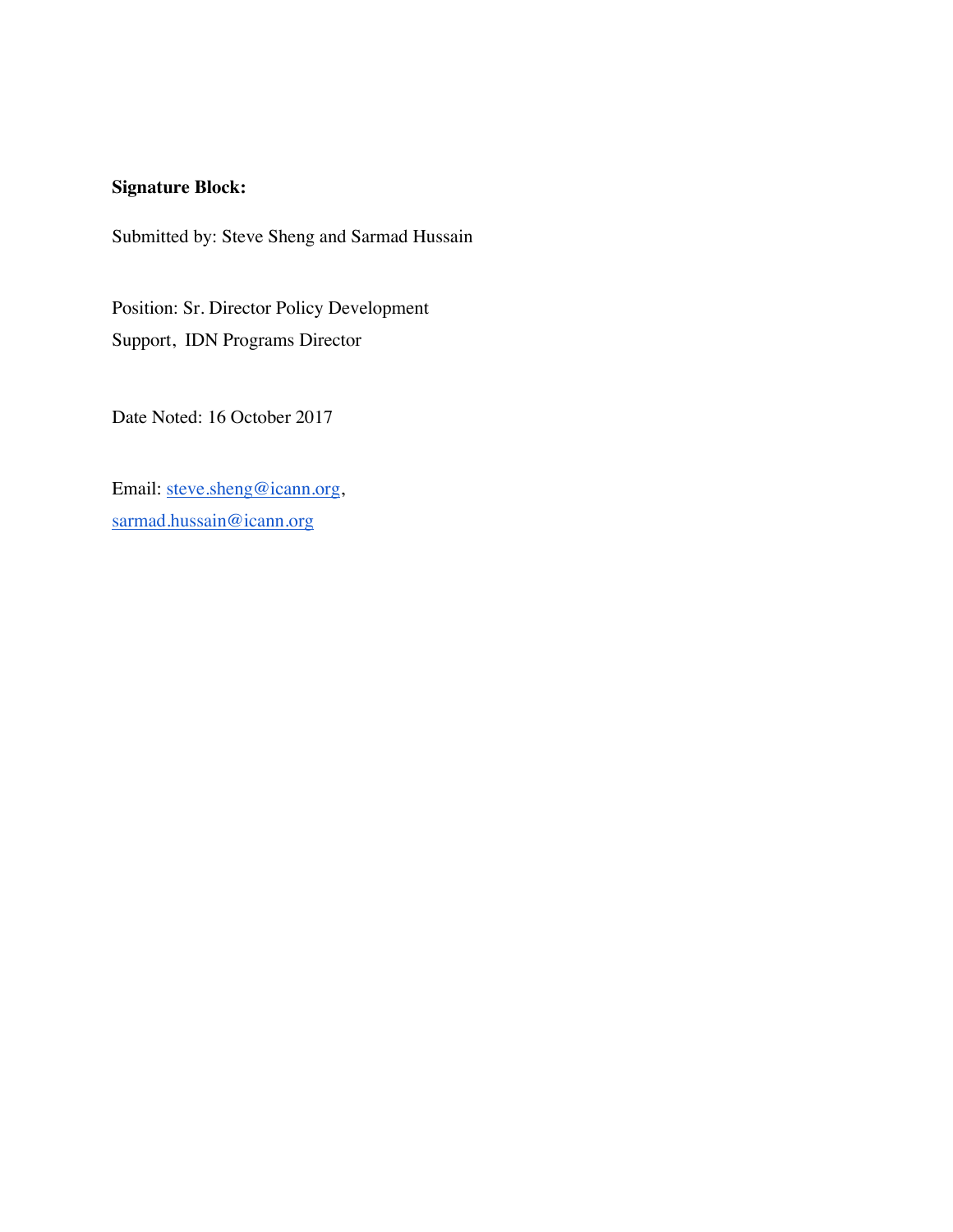## **ICANN BOARD PAPER NO. 2017.11.02.1f**

**TITLE: Revised Board Committee and Leadership Selection Procedures**

## **PROPOSED ACTION: For Board Consideration and Approval**

## **EXECUTIVE SUMMARY:**

As part of its responsibilities, the Board Governance Committee (BGC) is tasked with "[c]reating and recommending to the full Board for approval a slate of nominees for Board Chair, Board Vice Chair, and chairmanship and membership of each Board Committee, including filling any vacancies which may occur in these positions during the year." (BGC Charter, § II.C.) In this capacity, the BGC evaluated the Board Committee and Leadership Selection Procedures (Procedures), which was previously revised by the Board on 26 June 2009, and is recommending that the Procedures be revised to align with current selection practices. The revised Procedures document is attached as Attachment A to the Reference Materials.

## **BOARD GOVERNANCE COMMITTEE RECOMMENDATION:**

The BGC recommends that the Board adopt the proposed revision to the Board Committee and Leadership Selection Procedures document attached as Attachment A to the Reference **Materials** 

#### **PROPOSED RESOLUTIONS:**

Whereas, the Board Committee and Leadership Selection Procedures document was previously updated and approved by the Board on 26 June 2009.

Whereas, the Board Governance Committee has reviewed and revised the previously adopted Board Committee and Leadership Selection Procedures.

Resolved (2017.11.02.xx), the revised Board Committee and Leadership Selection Procedures are approved.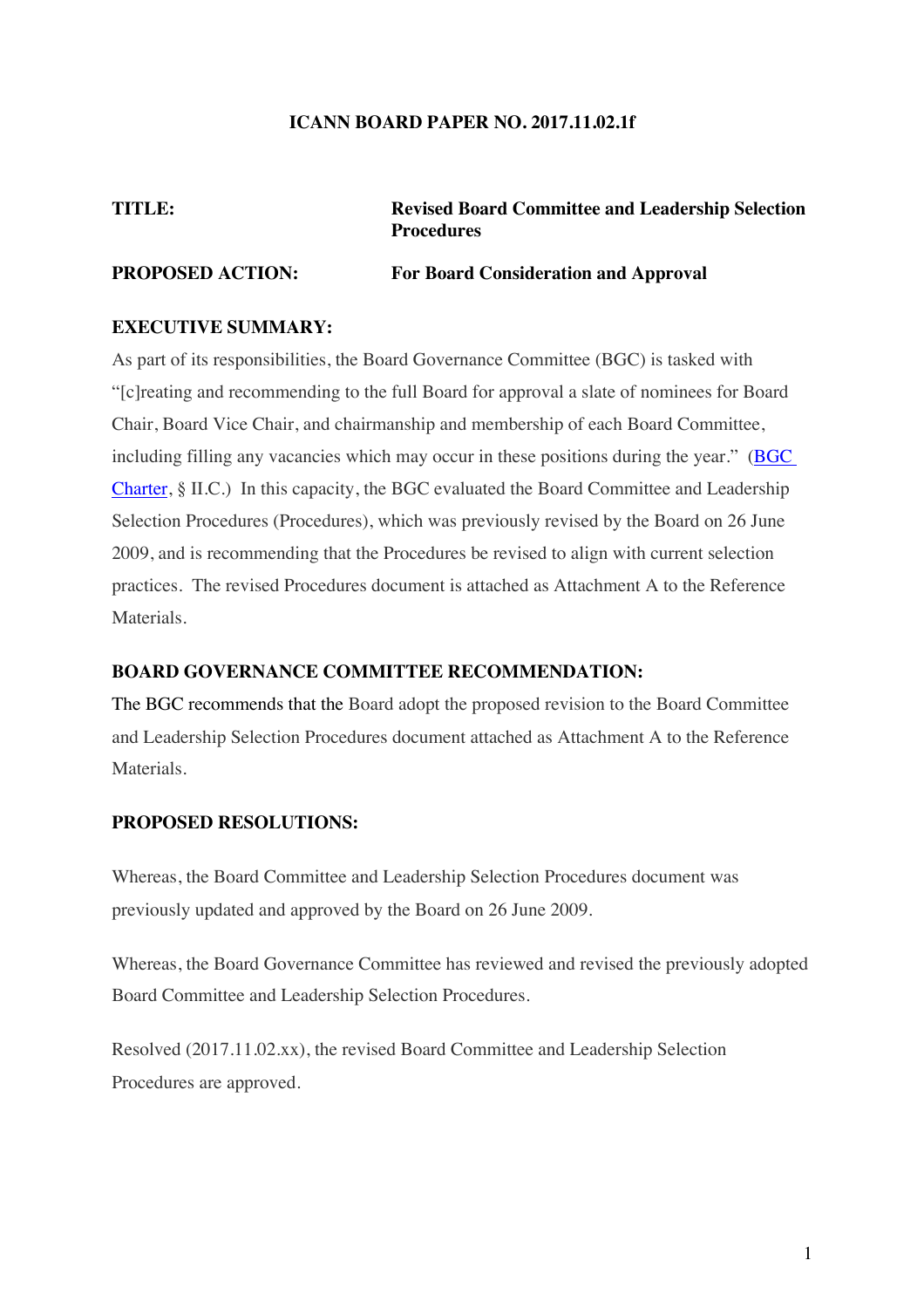## **PROPOSED RATIONALE:**

As part of its responsibilities, the BGC is tasked with "[c]reating and recommending to the full Board for approval a slate of nominees for Board Chair, Board Vice Chair, and chairmanship and membership of each Board Committee, including filling any vacancies which may occur in these positions during the year." (BGC Charter, § II.C.)

In this role, the BGC recommended, and the Board agrees, that Board approve revisions to the Board Committee and Leadership Selection Procedures, which was previously updated by the Board on 26 June 2009, to align with current selection practices.

The action is consistent with ICANN's mission and is in the public interest as it is important to ensure that procedures for Board Committee and leadership selection are up to date and reflect current practices. This decision will have no direct fiscal impact on the organization and no impact on the security, stability or resiliency of the domain name system.

| Submitted By: | Amy A. Stathos        |
|---------------|-----------------------|
| Date:         | 13 December 2017      |
| Email:        | amy.stathos@icann.org |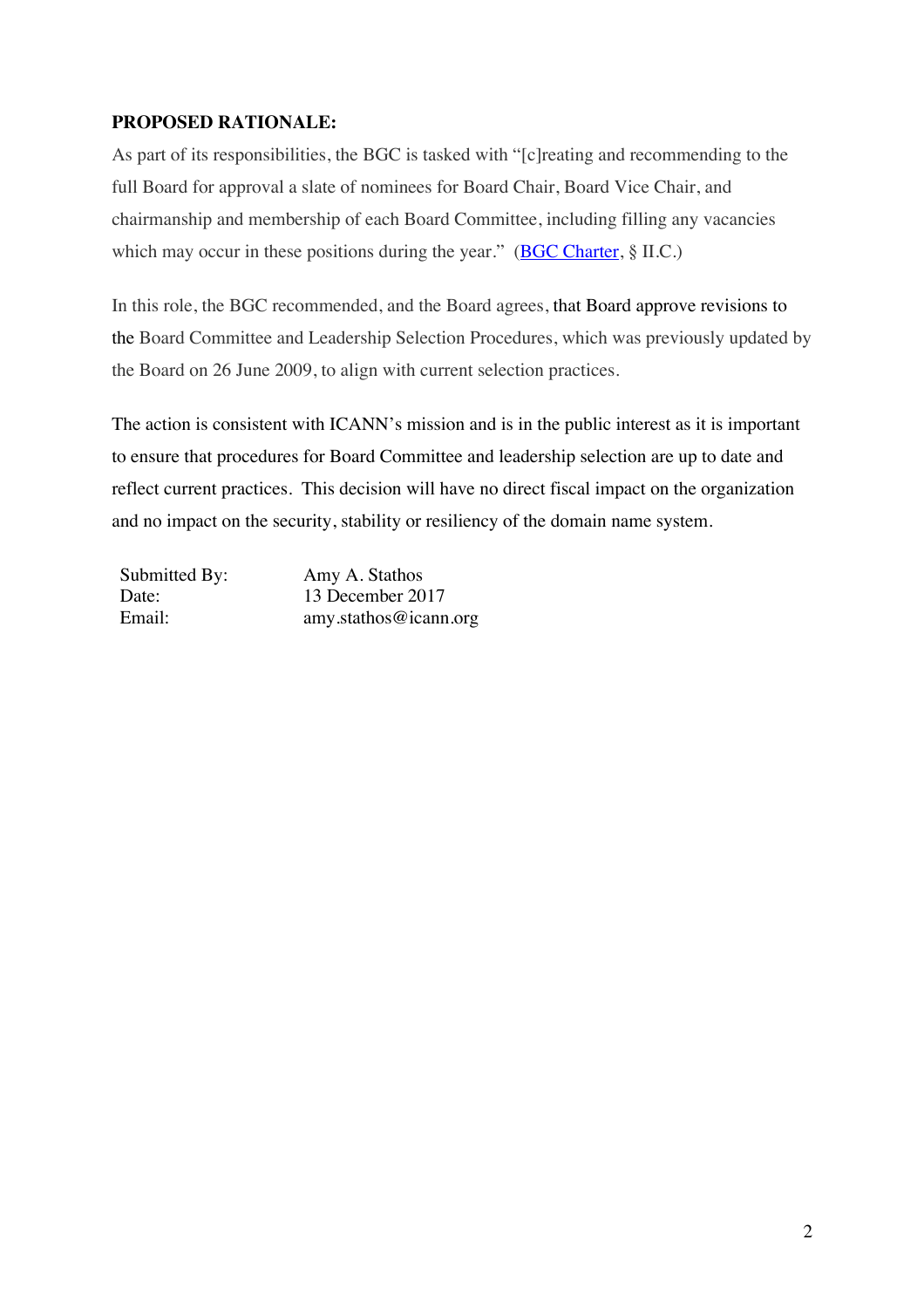#### **ICANN BOARD PAPER NO. 2017.11.02.1g**

| TITLE: | Revisions to Board Committee Charters as Part of |
|--------|--------------------------------------------------|
|        | Process to Standardize Committee Charters        |
|        |                                                  |

**PROPOSED ACTION:** For Board Consideration and Approval

#### **EXECUTIVE SUMMARY:**

As part of its responsibilities, the Board Governance Committee (BGC) is tasked with "periodically review[ing] the charters of the Board Committees, including its own charter and work with the members of the Board Committees to develop recommendations to the Board for any charter adjustments deemed advisable." (BGC Charter, § II.C.2.)

Accordingly, the Board is being asked to review and adopt the BGC's recommendations set forth below.

#### **BOARD GOVERNANCE COMMITTEE RECOMMENDATIONS:**

The BGC recommends that the Board approve amendments to the charters of the following Board Committees: Audit Committee (attached as Attachment A to the Reference Materials), Compensation Committee (attached as Attachment B to the Reference Materials), Executive Committee (attached as Attachment C to the Reference Materials), Finance Committee (attached as Attachment D to the Reference Materials), Governance Committee (attached as Attachment E to the Reference Materials), Organizational Effectiveness Committee (attached as Attachment F to the Reference Materials), and Risk Committee (attached as Attachment G to the Reference Materials).

#### **PROPOSED RESOLUTION:**

Whereas, the Board Governance Committee (BGC) is tasked with "periodically review[ing] the charters of the Board Committees, including its own charter and work with the members of the Board Committees to develop recommendations to the Board for any charter adjustments deemed advisable." (BGC Charter, § II.C.2.)

Whereas, the BGC has recommended that Board approve revisions to various sections of the charters of the Audit Committee, the Compensation Committee, the Executive

1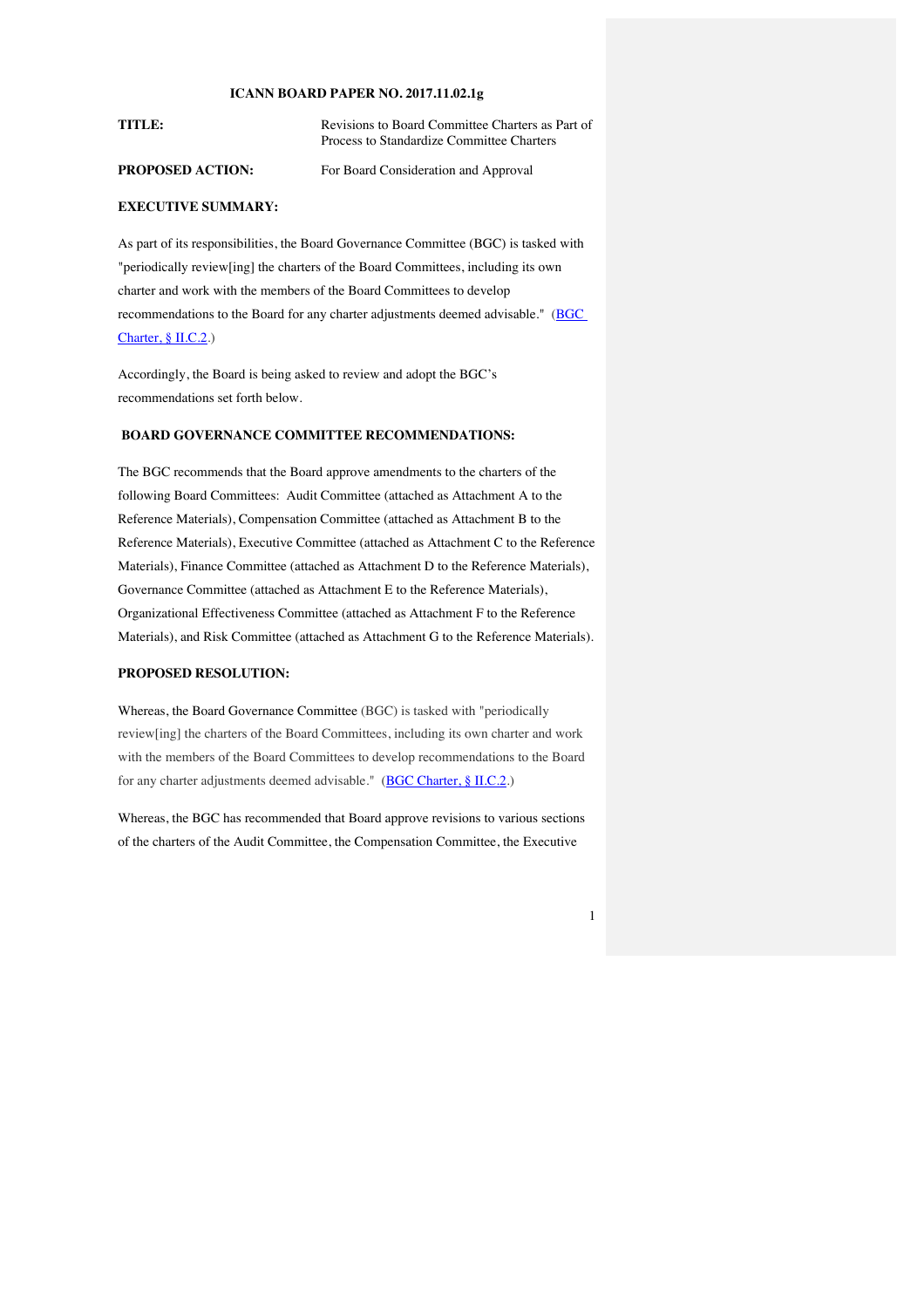Committee, the Finance Committee, the Governance Committee, the Organizational Effectiveness Committee and Risk Committee.

Resolved (2017.11.02.xx), the Board hereby adopts the revised Charter of the Board Audit Committee.

Resolved (2017.11.02.xx), the Board hereby adopts the revised Charter of the Board Compensation Committee.

Resolved (2017.11.02.xx), the Board hereby adopts the revised Charter of the Board Executive Committee.

Resolved (2017.11.02.xx), the Board hereby adopts the revised Charter of the Board Finance Committee.

Resolved (2017.11.02.xx), the Board hereby adopts the revised Charter of the Board Governance Committee.

Resolved (2017.11.02.xx), the Board hereby adopts the revised Charter of the Board Organizational Effectiveness Committee.

Resolved (2017.11.02.xx), the Board hereby adopts the revised Charter of the Board Risk Committee.

#### PROPOSED RATIONALE:

The Board is addressing this matter to ensure committee charters are up-to-date and reflect the most current needs of the organization, in accordance with governance requirements and best practices.

As part of its responsibilities, the BGC is tasked with "periodically review[ing] the charters of the Board Committees, including its own charter and work with the members of the Board Committees to develop recommendations to the Board for any charter adjustments deemed advisable." (BGC Charter, § II.C.2.) In this role, the BGC recommended, and the Board agrees, that Board approve revisions to the Committee charters of the as part of the process of standardizing certain provisions of Board Committee charters.

 $\overline{2}$ 

Comment [A1]: Insert link to pdf

Comment [A2]: Insert link to pdf

Comment [A3]: Insert link to pdf

Comment [A4]: Insert link to pdf

Comment [A5]: Insert link to pdf

Comment [A6]: Insert link to pdf

Comment [A7]: Insert link to pdf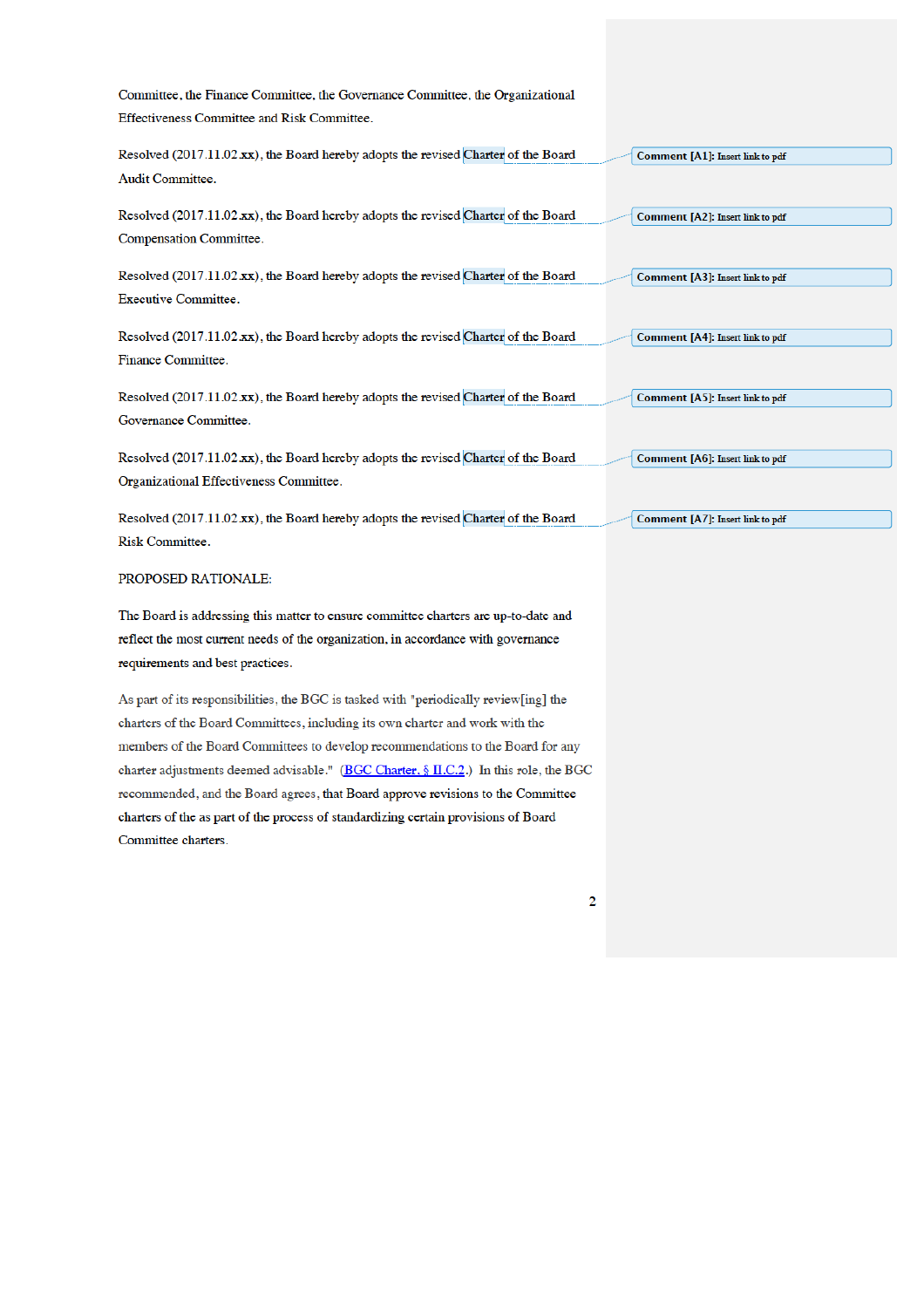The BGC further recommended, and the Board agrees, that the Board approve revisions to the Purpose and Responsibilities sections of the Board Risk Committee (BRC) charter to clarify the BRC's role as the committee responsible for the assessment and oversight of policies implemented by ICANN designed to manage ICANN's risk profile.

The BGC further recommended, and the Board agrees, that the Board approve the proposed amendment to the Scope of Responsibilities sections of the BGC charter to further clarify its role in coordinating Board priorities and their associated deliverables, and monitors progress against the set priorities.

This action is consistent with ICANN's Mission and is in the public interest as it is important to ensure that the Board has the necessary Committees, properly tasked with responsibilities, to ensure oversight over the ICANN organization, as the Board deems appropriate. There will be no direct fiscal impact or adverse ramifications on ICANN's strategic and operating plans from the proposed changes to the charters.

There are no security, stability or resiliency issues relating to the DNS as the result of this action.

This decision is an Organizational Administrative Function that does not require public comment.

Submitted By: Date: Email:

Amy A. Stathos 13 December 2017 amy.stathos@icann.org

Deleted: 13 December 201719 October 2017

 $\overline{3}$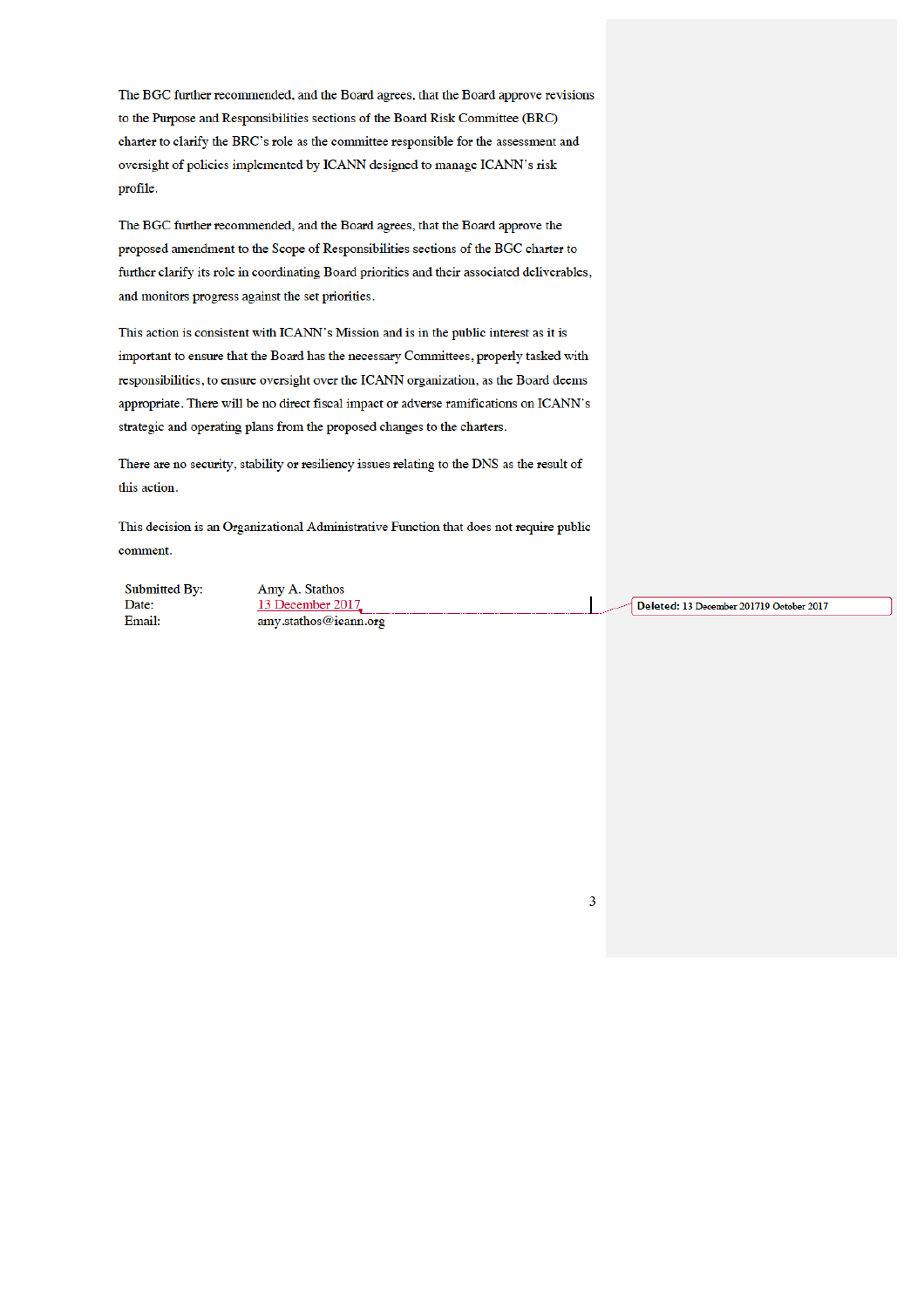## **ICANN BOARD SUBMISSION No. 2017.11.02.2b**

| <b>TITLE:</b>           | <b>Net Asset Excess Transfer Approval</b>   |
|-------------------------|---------------------------------------------|
| <b>PROPOSED ACTION:</b> | <b>For Board Consideration and Approval</b> |

## **EXECUTIVE SUMMARY:**

The Board is being asked to approve a net asset excess allocation transfer from the Operating Fund to the Reserve Fund for FY17.

The Operating Fund includes the amount of funding needed for ICANN's day-to-day operations. Over the past 2 fiscal years, ICANN generated cash excesses which reside in the Operating Fund at the end of FY17. The ICANN Investment Policy states that the Operating Fund should be at a level of funds to cover a minimum of three months of ICANN organization's operating expenses, and that any amount determined to be in excess can be transferred to the Reserve Fund.

The size of the Operating Fund was evaluated at the end of FY17 and ICANN Organization is recommending to transfer US\$ 5 million to the Reserve Fund.

# **ICANN ORGANZATION AND BOARD FINANCE COMMITTEE RECOMMENDATION:**

Both the organization and the BFC recommend that the Board authorize the President and CEO, or his designee(s), to transfer US\$5,000,000 from the Operating Fund to the Reserve Fund.

## **PROPOSED RESOLUTION:**

Whereas, the Operating Fund includes the funds used for ICANN's day-to-day operations and must contain enough funds to cover at a minimum ICANN's expected expenditures for three months.

Whereas, periodically, any funds considered to be in excess should be transferred to the Reserve Fund.